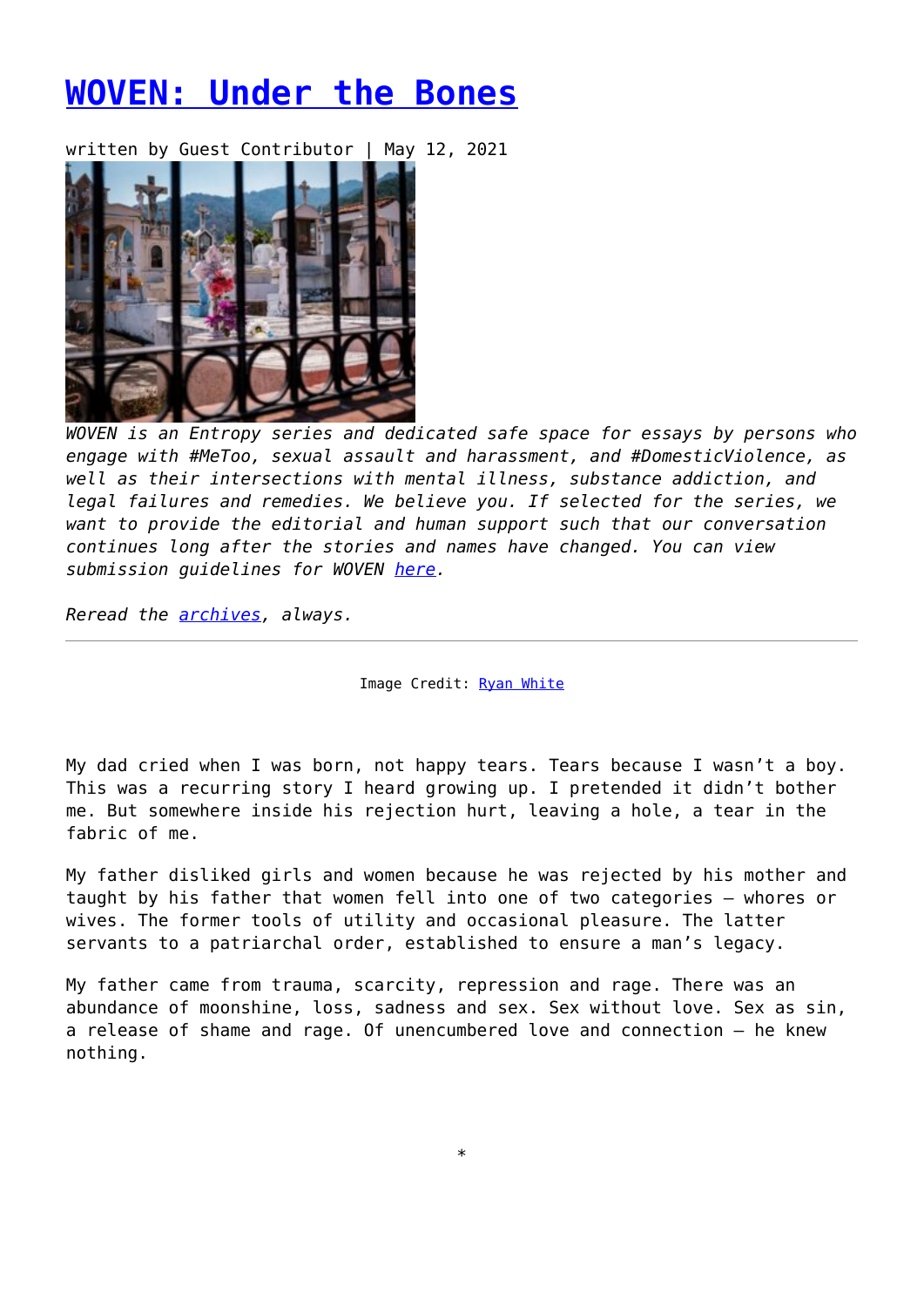We went to church when the doors were open as all pious, evangelicals do. We repented. We prayed. We existed in the shadows and the secrets, begging for forgiveness.

Church is where I first learned to tolerate discomfort politely. My father required I sit on his lap. On Sundays I served a purpose in the grander scheme of maintaining his appearance. In a happy family, a girl wants to sit on her father's lap. Only I never wanted to. It was uncomfortable and awkward there, the opposite of safe. I would wriggle to get free. He would clinch tighter. Beneath my ruffled, Sunday dress bulged a heat and pressure rising from him into me, a thing a five-year-old can't comprehend, but still understands is wrong. This happened week after week after week for as long as I can remember until I forgot it altogether.

Sometimes my mom would ask me the following day if there was something I needed to tell her. This would also make me cringe and squirm. She would say my father reported I moved "strangely" on his lap, that I made him uncomfortable. I thought this was part of every girl's experience with her father in church. I don't go to church anymore. But I have learned how to talk to god.

My budding breasts and curves emerged fast and with force, catching everyone by surprise. I started taping them when I turned ten. This was shortly after their arrival, in desperate need to keep them secret. Hyper aware of the attention they drew and the wrongfulness that attention might indicate about me.

\*

In that same church where I had sat uncomfortably on my father's lap, both the gift and art of my body were seen as sin, abominations to be handled firmly and with conviction. This meant my body and my sexuality were problems to solve, not worlds to explore.

Other boys and men who weren't my father showed interest in my budding physical features, making me believe my body wasn't *all* bad. That felt confusing, and also like relief. I was moving on some obscure tightrope from rejection to desire, longing for love.

I observed friends with their fathers, studying how they looked at their daughters with affection. This was entirely foreign. For as far as I could tell, my dad's experience of me was marked by anxiety and disdain. Ensuring my purity was simply another burden to carry. My whole story with my father was bound up in this movement between love and hate, vulnerability and shame, right and wrong. Our relationship a tug of war between annihilation and possibility.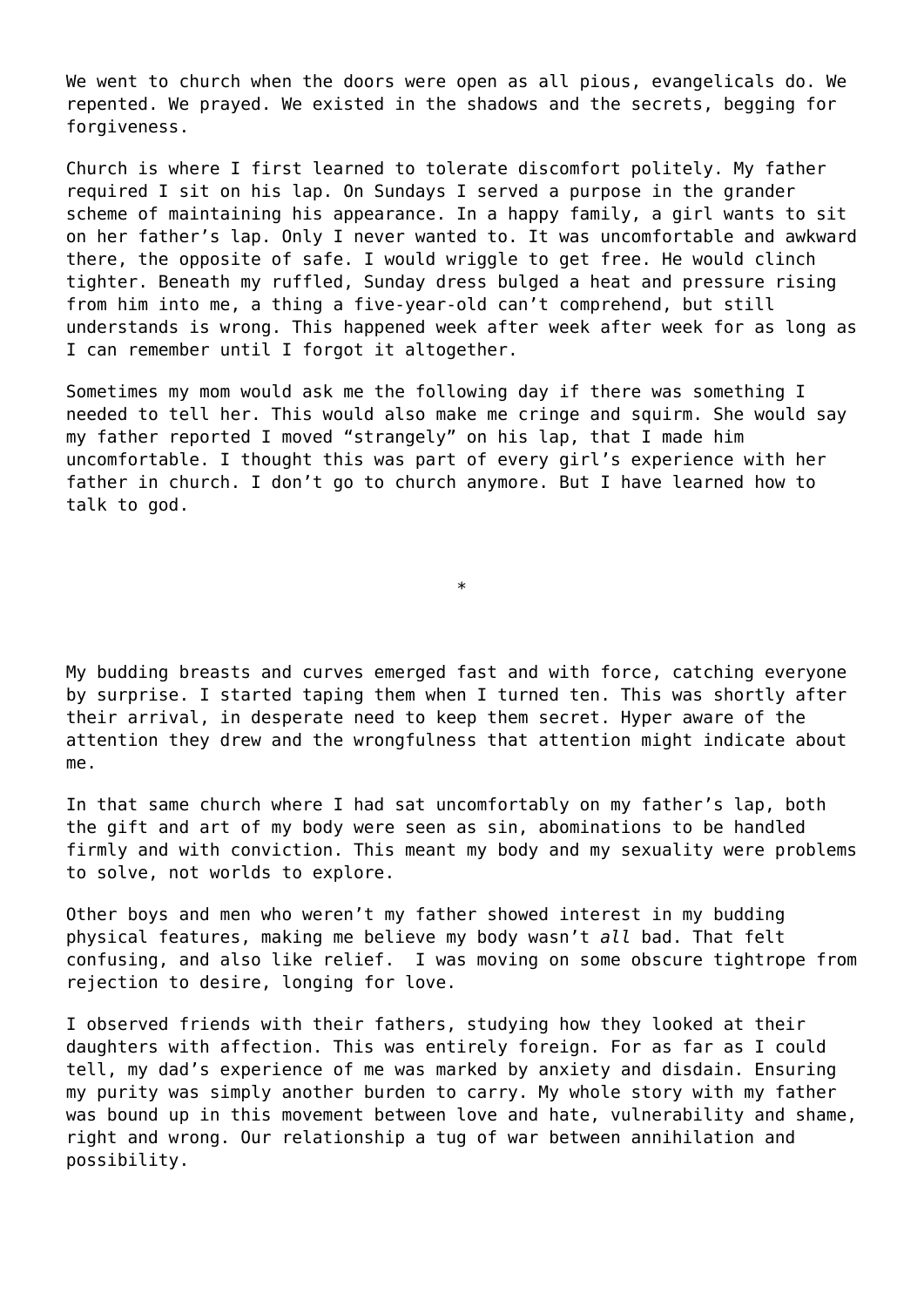After nearly starving it to death, I attempted to learn to love my body again. But I couldn't find a memory when this problematic body belonged to me, when it felt good under my skin. My body had been colonized, leaving me lost inside myself, buried somewhere in a combination of nostalgia and loathing for a demure, cunning feminine sensibility that lingers still in the Deep South. Most of my twenties and thirties were spent trying to love that body back to life, that body had been so badly hurt, and no longer gave a damn about pleasing anyone else. Forgetting everyone else was the first hurdle. Learning to love myself is the body of work that followed.

Time passed. I took medication and went to therapy. I got a job and a dog and house. I also got married. I faked orgasms. I drank too much wine to help me leave the body behind. I was better, but still with broken things inside. I folded the broken things carefully and with intention, like winter clothes when summer comes, and tucked them so far back in the closet that I almost forgot they were there. Until I gave birth to my son.

For some reason after he was born, the emaciated, eighteen-year-old, stack of bones girl with so little self-love started violently shaking and screaming in the closet at night. I didn't recognize her initially, but she called for me in a low, guttural moan like an animal dying begging to be reparented. She smelled of honeysuckle and when she wasn't moaning, she hummed hymnals through a shaky jaw. Slowly her memories, which were also mine, demanded integration. I thought she'd been buried, that accidentally–or on purpose–his unresolved rage had killed her.

I tossed and turned. I bought ear plugs. I took Unisom, Ativan, Prozac. I tried everything to quiet her noise. The therapist suggested EDMR. But the girl in the closet with rattling bones scoffed. Tired of being sedated, insistent on not being silenced, she demanded I listen. If I was going to raise a son who would grow up to be a man who honored a woman – then I had to first love and forgive the girl inside me. She told me this over and over again. Until I said it myself.

\*

Trauma makes you do unimaginable things – hurt yourself, starve yourself, cut yourself, talk to yourself, break rules, end healthy relationships, endure broken ones. It leaves in its wake sabotage and wreckage. And a tremendous crevasse to fill. The skeleton girl who'd managed to survive so much and travel so far was now a 40-year-old, woman-girl-mother-daughter-wife, who just wanted a decent night's sleep. Desperate for rest and peace, I found a therapist in a robust network of underground practitioners and healers who'd made these kinds of spiritual wounds their specialty.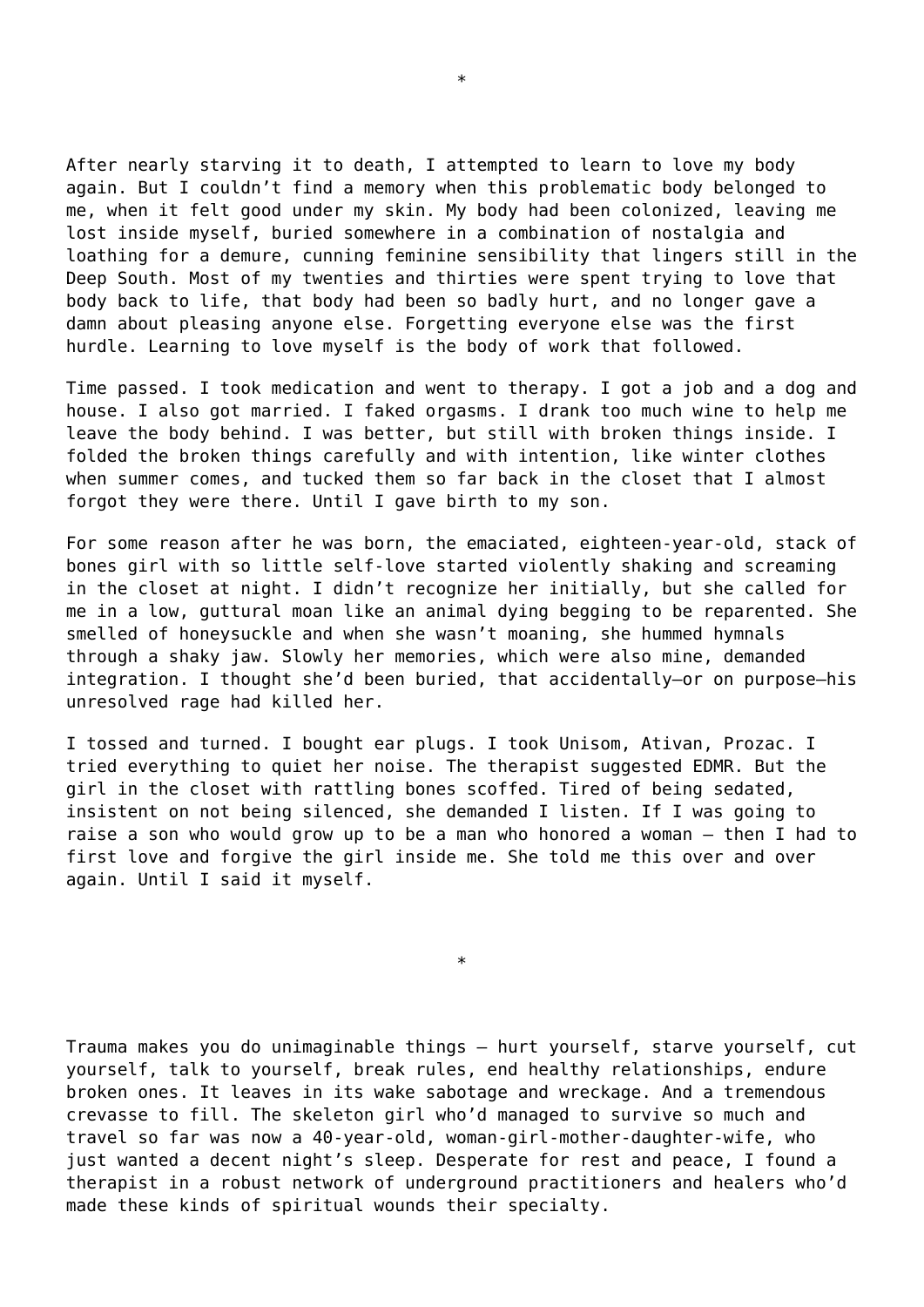Six weeks later, weaned from anti-anxiety and depression meds, the skeleton girl and I made our way to the therapist's office. We met in the studio over her garage, situated in the thickness of the woods with the winter sun filtering through the Douglas Firs as I sipped a mug of teal green psilocybin tea. It smelled like earth and tasted like dirt. We'd been preparing for this sacred reunion staged in an altered space beyond logic and reason, deep in my subconscious where the protective mechanisms of ego give way to unfiltered truth. I'd named my skeleton girl, Vigilance, and our conversation came first.

I lay on my therapist's grey, velvety couch, a mask covering my eyes and I waited for Vigilance to come. As the medicine began to work its way through my cells, I felt a sharp, tingling sensation, something like when your foot falls asleep and wakes. Only this tingling spanned from the crown of my head to the tips of my toes and everywhere in between. Like a dead part inside me resurrecting, coming back online and localizing finally in my womb space.

I felt Vigilance first as this awakening from numb. Then I saw that she was the five-year-old girl inside of me, in the church, running through the halls and the fields in her backyard. Trying to hide. Scrubbing her hands and her body, hoping to wash away a filth and shame that wasn't hers but got passed down the generational line.

Eyes closed again; I saw her clearly. The same age as my son. I saw my father also. But not as my father, rather as his five-year-old little boy self, running and chased through the fields of his boyhood. Another childhood lost in the void.

In the midst of that great expansive field, the three of us stood there together and apart, so young and tender before the hurt place took over. I saw us like stair steps of possibility, death and resurrection. The promise of innocence. The tragedy of childhood lost to unresolved pain.

Inside Vigilance, underneath those rattling bones, rested my voice, my orgasm, my creativity, my rage and the deepest essence of my love. My power pulsed out from her. With my son on one side and my father on the other – the path forward was clear. The pain story ends with me. I took my son's hand and we walked out of those scarce fields, into the golden sun, never looking over our shoulders. Vigilance used to be a bird in a cage with clipped wings. But not anymore.



Raised by evangelicals on a farm in rural Tennessee, **Micah Stover** is now far from home in Mexico where she resides with her family and